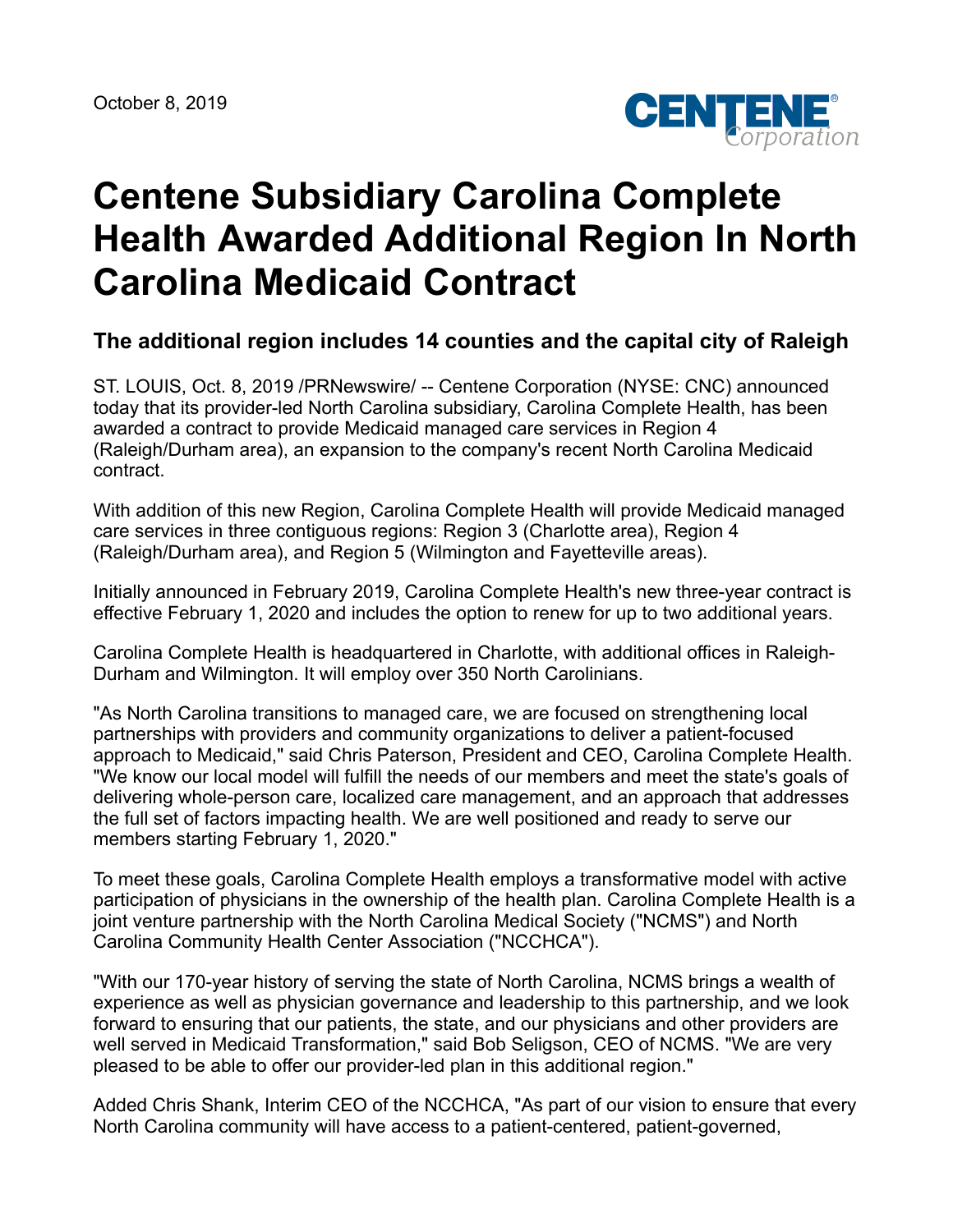culturally competent health care home, we are committed to the success of this Medicaid program and our provider-led entity."

#### **About Centene**

*Centene Corporation, a Fortune 100 company, is a diversified, multi-national healthcare enterprise that provides a portfolio of services to government sponsored and commercial healthcare programs, focusing on under-insured and uninsured individuals. Many receive benefits provided under Medicaid, including the State Children's Health Insurance Program (CHIP), as well as Aged, Blind or Disabled (ABD), Foster Care and Long-Term Services and Supports (LTSS), in addition to other state-sponsored programs, Medicare (including the Medicare prescription drug benefit commonly known as "Part D"), dual eligible programs and programs with the U.S. Department of Defense. Centene also provides healthcare services to groups and individuals delivered through commercial health plans. Centene operates local health plans and offers a range of health insurance solutions. It also contracts with other healthcare and commercial organizations to provide specialty services including behavioral health management, care management software, correctional healthcare services, dental benefits management, commercial programs, home-based primary care services, life and health management, vision benefits management, pharmacy benefits management, specialty pharmacy and telehealth services.*

*Centene uses its investor relations website to publish important information about the company, including information that may be deemed material to investors. Financial and other information about Centene is routinely posted and is accessible on Centene's investor relations website, <http://www.centene.com/investors>.*

## **About Carolina Complete Health**

*Established to deliver quality healthcare to low income populations in North Carolina, Carolina Complete Health is a partnership between the North Carolina Medical Society (NCMS), working in conjunction with the North Carolina Community Health Center Association (NCCHCA), and Centene Corporation, a Fortune 100 company with over 30 years of experience in managed care programs. Carolina Complete Health will provide managed care services and programs to Medicaid recipients in certain areas of North Carolina. For more information, visit [https://www.carolinacompletehealth.com](https://www.carolinacompletehealth.com/).*

### **Cautionary Statement on Forward-Looking Statements of Centene**

*All statements, other than statements of current or historical fact, contained in this communication are forward-looking statements. Without limiting the foregoing, forwardlooking statements often use words such as "believe," "anticipate," "plan," "expect," "estimate," "intend," "seek," "target," "goal," "may," "will," "would," "could," "should," "can," "continue" and other similar words or expressions (and the negative thereof). In particular, these statements include, without limitation, statements about Centene's future operating or financial performance, market opportunity, growth strategy, competition, expected activities in completed and future acquisitions, including statements about the impact of Centene's proposed acquisition of WellCare Health Plans, Inc. (the "WellCare Transaction"), Centene's recent acquisition (the "Fidelis Care Transaction") of substantially all the assets of New York State Catholic Health Plan, Inc., d/b/a Fidelis Care New York ("Fidelis Care"), investments and the adequacy of Centene's available cash resources.*

*These forward-looking statements reflect Centene's current views with respect to future events and are based on numerous assumptions and assessments made by us in light of Centene's experience and perception of historical trends, current conditions, business strategies, operating environments, future developments and other factors Centene believes*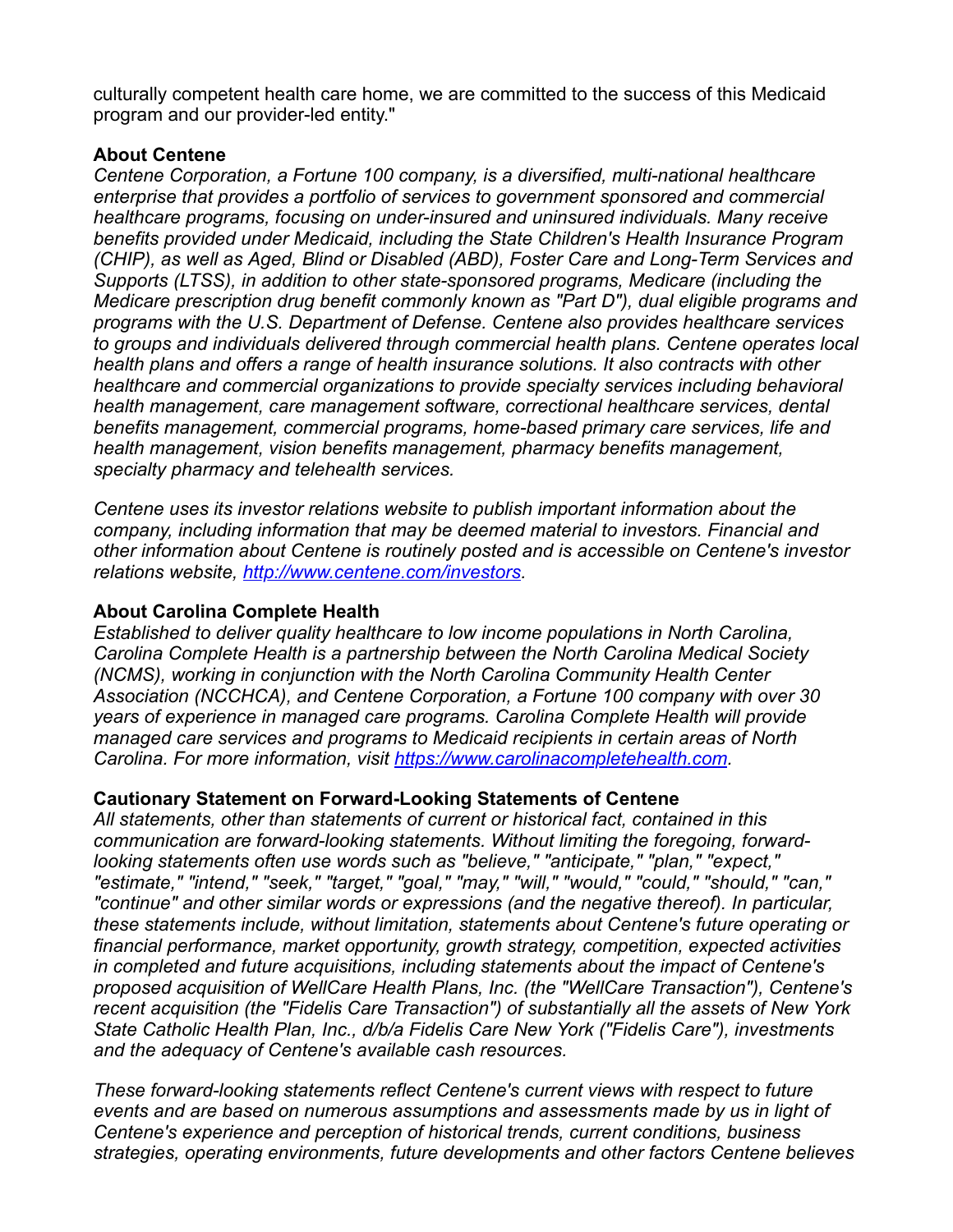*appropriate. By their nature, forward-looking statements involve known and unknown risks and uncertainties and are subject to change because they relate to events and depend on circumstances that will occur in the future, including economic, regulatory, competitive and other factors that may cause Centene's or its industry's actual results, levels of activity, performance or achievements to be materially different from any future results, levels of activity, performance or achievements expressed or implied by these forward-looking statements. These statements are not guarantees of future performance and are subject to risks, uncertainties and assumptions.*

*All forward-looking statements included in this filing are based on information available to us on the date of this communication. Except as may be otherwise required by law, Centene undertakes no obligation to update or revise the forward-looking statements included in this communication, whether as a result of new information, future events or otherwise, after the date of this filing. You should not place undue reliance on any forward-looking statements, as actual results may differ materially from projections, estimates, or other forward-looking statements due to a variety of important factors, variables and events including, but not limited to, the following: (i) Centene's ability to accurately predict and effectively manage health benefits and other operating expenses and reserves; (ii) competition; (iii) membership and revenue declines or unexpected trends; (iv) changes in healthcare practices, new technologies, and advances in medicine; (v) increased healthcare costs, (vi) changes in economic, political or market conditions; (vii) changes in federal or state laws or regulations, including changes with respect to income tax reform or government healthcare programs as well as changes with respect to the Patient Protection and Affordable Care Act and the Health Care and Education Affordability Reconciliation Act, collectively referred to as the Affordable Care Act ("ACA"), and any regulations enacted thereunder that may result from changing political conditions or judicial actions, including the ultimate outcome of the District Court decision in "Texas v. United States of America" regarding the constitutionality of the ACA; (viii) rate cuts or other payment reductions or delays by governmental payors and other risks and uncertainties affecting Centene's government businesses; (ix) Centene's ability to adequately price products on federally facilitated and state-based Health Insurance Marketplaces; (x) tax matters; (xi) disasters or major epidemics; (xii) the outcome of legal and regulatory proceedings; (xiii) changes in expected contract start dates; (xiv) provider, state, federal and other contract changes and timing of regulatory approval of contracts; (xv) the expiration, suspension, or termination of Centene's contracts with federal or state governments (including but not limited to Medicaid, Medicare, TRICARE or other customers); (xvi) the difficulty of predicting the timing or outcome of pending or future litigation or government investigations; (xvii) challenges to Centene's contract awards; (xviii) cyber-attacks or other privacy or data security incidents; (xix) the possibility that the expected synergies and value creation from acquired businesses, including, without limitation, the Fidelis Care Transaction and the WellCare Transaction, will not be realized, or will not be realized within the expected time period; (xx) the exertion of management's time and Centene's resources, and other expenses incurred and business changes required in connection with complying with the undertakings in connection with any regulatory, governmental or third party consents or approvals for acquisitions, including the Fidelis Care Transaction and the WellCare Transaction; (xxi) disruption caused by significant completed and pending acquisitions, including, among others, the Fidelis Care Transaction and the WellCare Transaction, making it more difficult to maintain business and operational relationships; (xxii) the risk that unexpected costs will be incurred in connection with the completion and/or integration of acquisition transactions, including, among others, the Fidelis Care Transaction and the WellCare Transaction; (xxiii) changes in expected closing dates, estimated purchase price and accretion for acquisitions; (xxiv) the risk that acquired businesses, including Fidelis Care, will not be integrated successfully; (xxv) the risk that,*